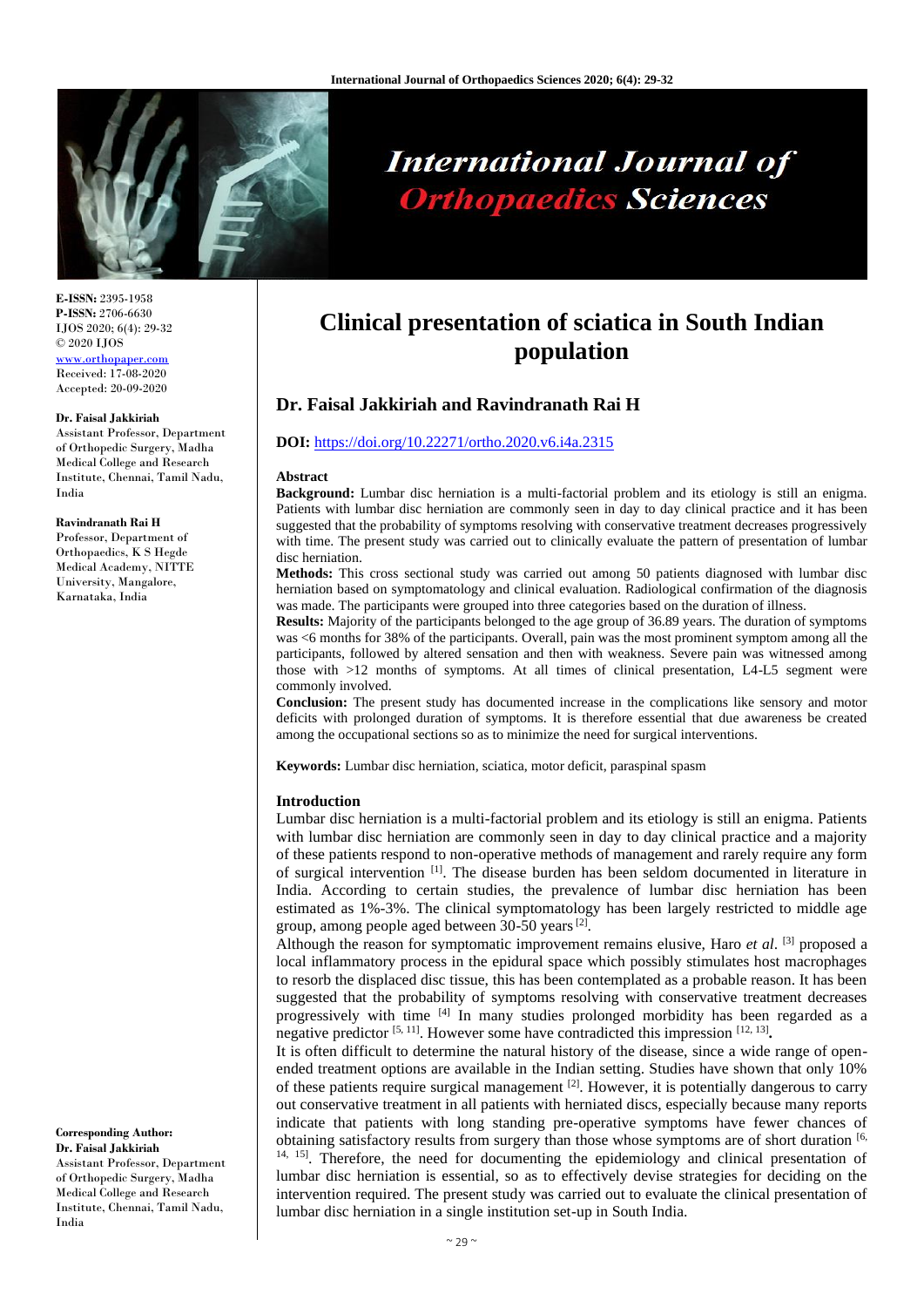## **Methodology**

# **Study setting and participants**

The present study was carried out as a cross sectional study in the Department of Orthopedics of a tertiary teaching institution for a period of one year. All the patients who presented during the study period with sciatica in the absence of any co-existing disc pathology and diagnosed with lumbar disc herniation constituted the study population.

# **Ethical approval and informed consent**

Approval was obtained from the Institutional Ethics Committee prior to the commencement of the study. Each participant was explained in detail about the study and informed consent was obtained prior to data collection.

# **Data collection**

A structured interview schedule was used to obtain information regarding the clinical presentation, symptomatology. A detailed clinical examination was carried out by the principal investigator to document clinical findings.

# **Data analysis**

Data was entered and analyzed using Microsoft Excel spreadsheet 2010. The clinical symptoms and pattern of presentation were expressed as percentages.

# **Results**

A total of 50 patients were included in study out of which 19 patients were in sub cohort A with duration of sciatica less than 6 months and 16 in sub cohort B with duration of sciatica 6 months- 12 months and 15 in sub cohort C with duration of sciatica more than 12 months.

Majority of the participants belonged to the age group of 36.89 years. The duration of symptoms was <6 months for 38% of the participants while the duration lasted for 6-12 months among 32% of the participants (table 1)

In correlation with the duration of symptoms, it was observed that majority of the participants who witnessed symptoms for  $\leq 6$  months were males (84.21%) while among those who witnessed symptoms for 6-12 months, majority were females (31.25%). Among those with over a year of symptoms, majority were males (60%). (Table 2)

Overall, pain was the most prominent symptom among all the participants, followed by altered sensation and then with weakness. The symptomatology was increasingly prominent in <6 months duration while severe pain was witnessed among those with >12 months of symptoms. (Table 3)

The most predominant clinical sign observed <12 months was paraspinal muscle spasm and nerve tension signs while in those with >12 months of symptoms, sensory and motor deficit were evident (80% and 86.67% respectively). (Table 4) At all times of clinical presentation, L4-L5 segment were commonly involved  $(73.68\%$  for those  $\leq 6$  months),  $(75\%$  for those with 6-12 months of symptoms) and 73.33% for those with symptoms over one year. (Table 5/ figure 1&2)

# **Discussion**

In this study the difference in mean age of the patients among sub cohort A and B was significant and the difference in mean age was not significant among sub cohort A vs. C and B vs. C. Sub cohort A comprises younger population when compared to sub cohort B and C. In sub cohort A 84.21% of patients are males which is more than that of sub cohort B and C. In sub cohort B and C 68.75% and 60% of patients are males respectively. In all the three sub cohorts pain is the

predominant presenting complaint and other associated complaints like altered sensation, weakness of limbs are present only in very few cases. In this study it was found that par spinal muscle spasm and nerve tension signs are present in more number of patients in sub cohort A when compared withsub cohort B and C. It is common to have sensory and motor deficits in patients of long-standing duration of sciatica. In this study it was found that the level of disc involved is equally distributed among the various sub cohorts. It is also observed L4-L5 disc is more commonly involved than L5S1 disc in all the sub cohorts.

Very few studies have documented the epidemiological presentation of lumbar disc herniation among the Indian population. In a study done by Kuppusamy S *et al*, the mean age of the participants was 43.7 years, similar to the present study. L4-L5 was the most commonly affected segment of lumbar herniation, similar to the present study [16]. The etiopathogenesis of lumbar herniation has been widely discussed and it has been established that various mechanical and physiological factors including the presence of acidic environment and axial overload play a role in the causation of the symptoms. While pain has been the most common symptom established, focal paresis and motor deficits are also witnessed, with prolonged duration of illness [17].

**Table 1:** Age distribution of the participants based on the duration of symptoms:

| Sub cohort         |     | <b>Mean age</b> | Minimum | Maximum |
|--------------------|-----|-----------------|---------|---------|
| $A \leq 6$ months) | 19  | 36.89           | 20      | 66      |
| $B(6-12$ months)   | 161 | 46.06           | 30      |         |
| $C(>12$ months)    |     | 22.00 -         | 21      |         |

Table 2: Gender distribution of the study participants based on the duration of symptoms:

| Sub cohort         | N  | Male patients<br>$\frac{9}{6}$ | <b>Female patients</b><br>$\binom{0}{0}$ |
|--------------------|----|--------------------------------|------------------------------------------|
| $A \leq 6$ months) | 19 | 84.21                          | 15.79                                    |
| $B(6-12$ months)   |    | 68.75                          | 31.25                                    |
| $C(>12$ months)    |    |                                | 40                                       |

Table 3: Clinical symptomatology of the study participants based on the duration of symptoms:

| Sub cohort       | Pain<br>$($ %) | Pain and<br>altered<br>sensation $(\% )$ | Pain and<br>weakness<br>(%) | <b>Pain altered</b><br>sensation&<br>weakness $(\% )$ |
|------------------|----------------|------------------------------------------|-----------------------------|-------------------------------------------------------|
| $A(6$ months)    | 84.21          | 15.79                                    |                             |                                                       |
| $B(6-12$ months) | 81.25          | 6.25                                     | 6.25                        | 6.25                                                  |
| $C(>12$ months)  | 93.33          | 6.67                                     |                             |                                                       |

**Table 4:** Clinical signs based on the duration of symptoms:

| Sub cohort              | Para spinal<br>muscle spasm<br>$\frac{9}{6}$ | <b>Nerve</b><br>tension signs<br>$\frac{9}{6}$ | <b>Sensory</b><br>deficit<br>(%) | <b>Motor</b><br>deficit<br>(%) |
|-------------------------|----------------------------------------------|------------------------------------------------|----------------------------------|--------------------------------|
| A( <sub>6</sub> months) | 94.73                                        | 94.73                                          | 63.15                            | 57.89                          |
| $B(6-12$ months)        | 93.75                                        | 80                                             | 68.75                            | 62.5                           |
| $C(>12$ months)         | 73.33                                        | 66.67                                          | 80                               | 86.67                          |

**Table 5:** Level of disc involvement among the study participants:

| Sub cohort       |    | Level of disc | <b>Frequency</b> | Percentage |
|------------------|----|---------------|------------------|------------|
| $A(< 6$ months)  | 19 | $L4-L5$       |                  | 73.68      |
|                  |    | $L5-S1$       |                  | 26.32      |
| $B(6-12$ months) |    | $L4-L5$       | 12               | 75         |
|                  | 16 | $L5-S1$       |                  | 25         |
| $C(>12$ months)  | 15 | L4-L5         |                  | 73.33      |
|                  |    | L5-S1         |                  | 26.67      |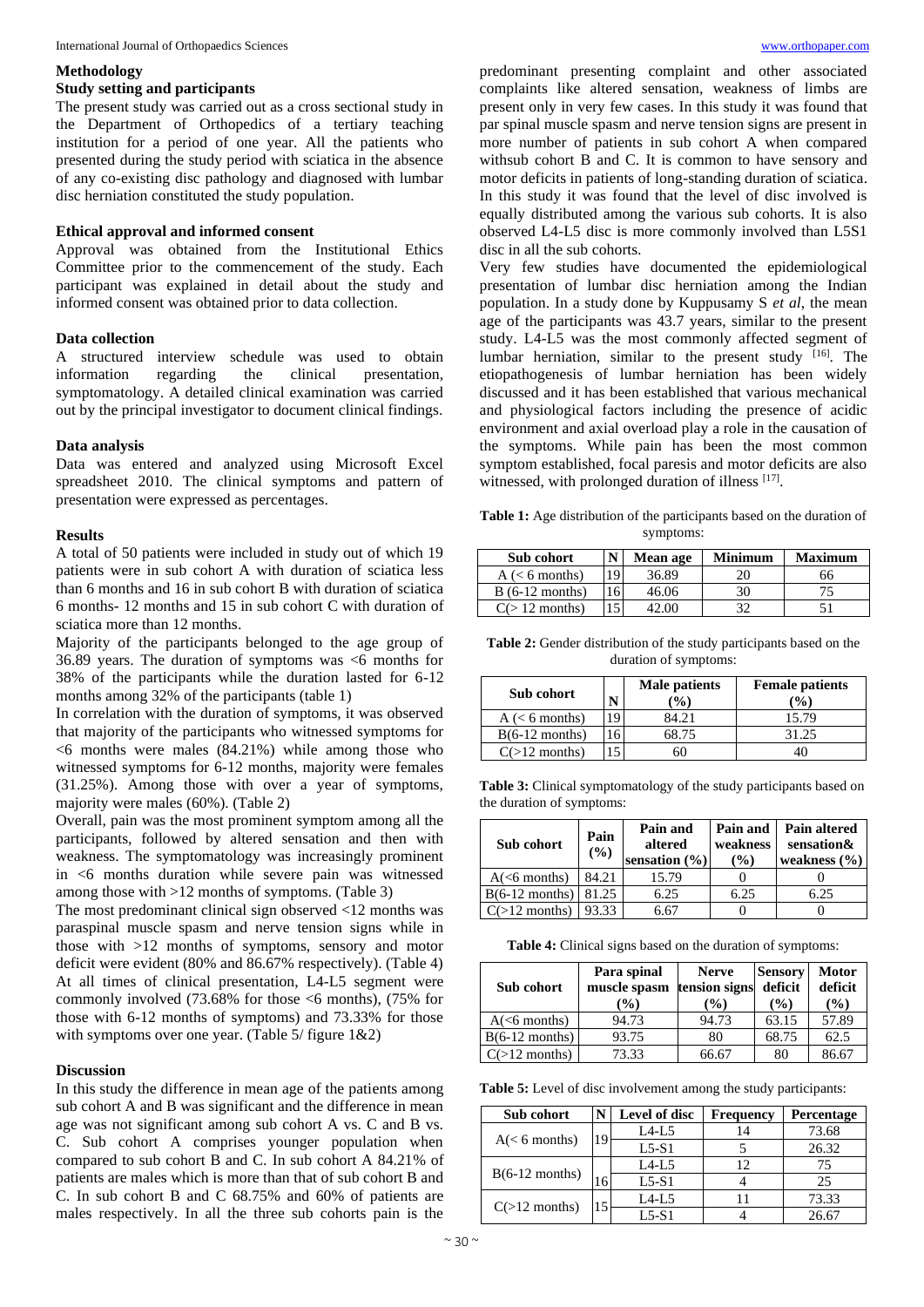

**Fig 1:** T2 axial L4L5 left Para median protrusion compressing left L5 nerve root



**Fig 2:** T2 axial L4L5 left Para median protrusion compressing left L5 nerve root